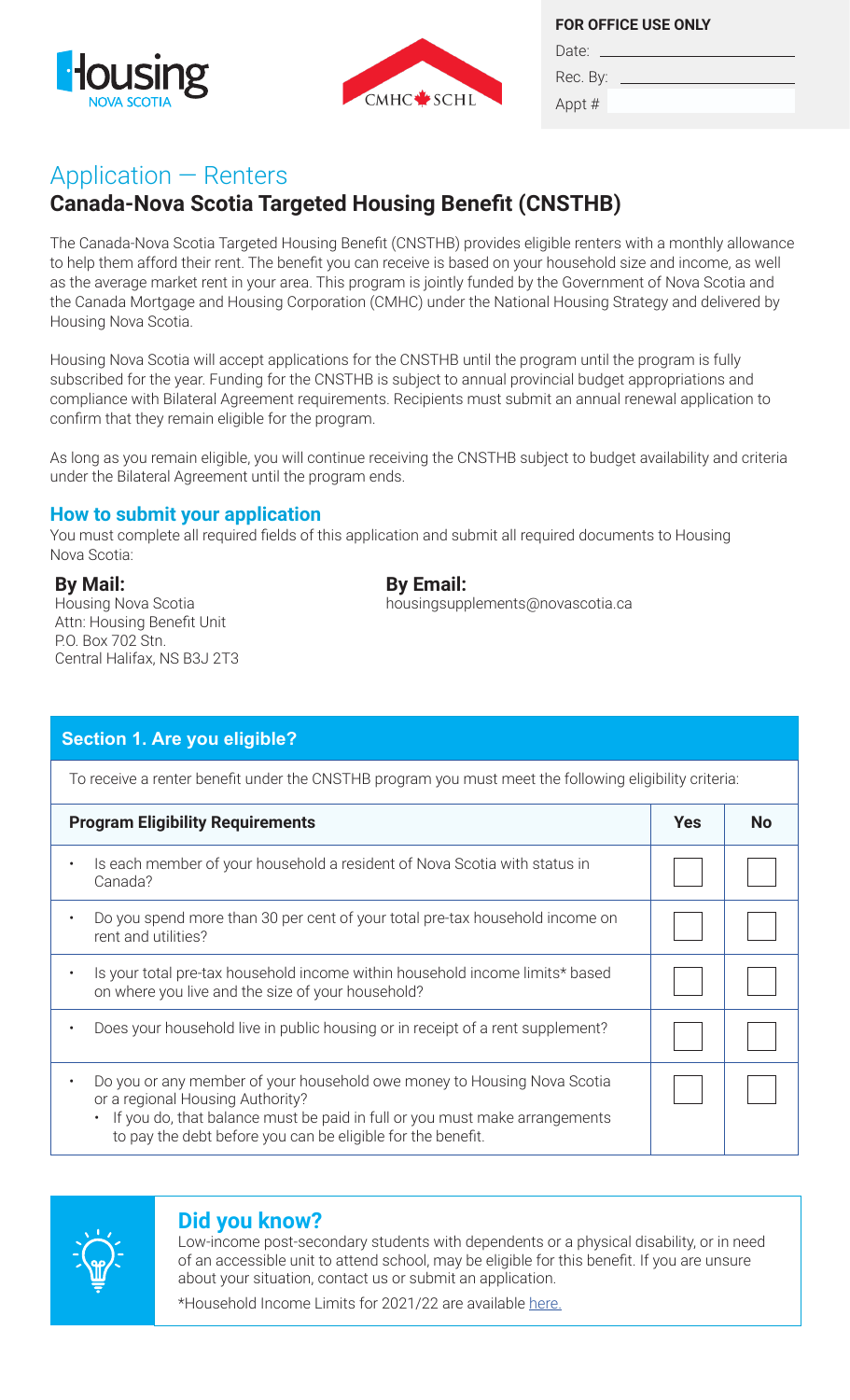



## **2. Applicant Information**

#### **Please tell us about yourself and who currently lives with you**

The amount of the monthly benefit you can receive is based, in part, on how many people live in your house. Please provide information about **yourself, your spouse, and all other adults and children** who currently live with you. If you need more space to add other members, please use a separate sheet.

Your spouse is the person you are married to or live with in a marriage-like relationship (common-law). Your spouse is your co-applicant.

| Relationship<br>to Applicant                               | Name | (First, Middle, and Last) |                | Date of Birth<br>(dd/mm/yyyy) | Gender<br>$(f-m-x)$                       | Marital<br><b>Status</b> | Social<br>Insurance<br>Number | Full-time<br>Student<br>(Yes/No) |  |
|------------------------------------------------------------|------|---------------------------|----------------|-------------------------------|-------------------------------------------|--------------------------|-------------------------------|----------------------------------|--|
| Applicant                                                  |      |                           |                |                               |                                           |                          |                               |                                  |  |
|                                                            |      |                           |                |                               |                                           |                          |                               |                                  |  |
|                                                            |      |                           |                |                               |                                           |                          |                               |                                  |  |
|                                                            |      |                           |                |                               |                                           |                          |                               |                                  |  |
|                                                            |      |                           |                |                               |                                           |                          |                               |                                  |  |
| <b>Current Address</b>                                     |      |                           |                |                               |                                           |                          |                               |                                  |  |
| Street No.                                                 |      | <b>Street Name</b>        |                |                               |                                           | Apt. No.                 | City/Town                     |                                  |  |
|                                                            |      |                           |                |                               |                                           |                          |                               |                                  |  |
| Postal Code                                                |      |                           | County         |                               |                                           |                          | Nova Scotia                   |                                  |  |
| E-mail                                                     |      |                           | Home Telephone |                               | Work/Daytime Telephone                    |                          |                               |                                  |  |
| <b>Mailing Address (if different than current address)</b> |      |                           |                |                               |                                           |                          |                               |                                  |  |
| Street No.                                                 |      | <b>Street Name</b>        |                |                               | Apt. No.                                  | City/Town                |                               |                                  |  |
| Postal Code<br>County                                      |      |                           |                |                               | Nova Scotia                               |                          |                               |                                  |  |
| Home Telephone<br>E-mail                                   |      |                           |                |                               | Work/Daytime Telephone                    |                          |                               |                                  |  |
| How do you prefer to be contacted? <b>Depart</b>           |      |                           |                | $\Box$ Email                  | $\Box$ Mail                               |                          |                               |                                  |  |
| <b>Alternative Contact</b>                                 |      |                           |                |                               |                                           |                          |                               |                                  |  |
| Name:                                                      |      |                           | Email:         |                               |                                           |                          |                               |                                  |  |
| Telephone:                                                 |      |                           |                |                               | What's this person's relationship to you? |                          |                               |                                  |  |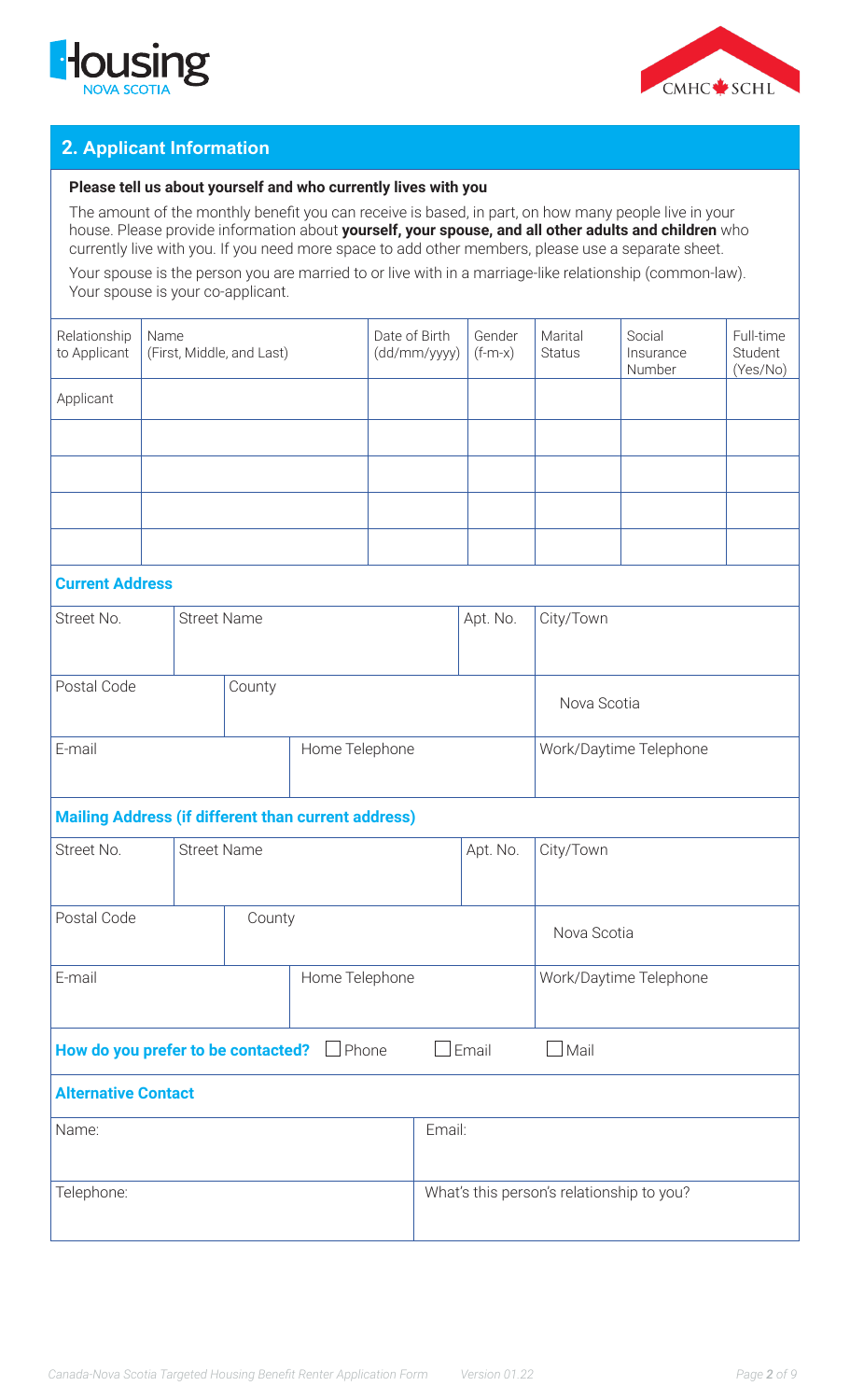



| <b>Current housing situation (check one)</b>                                                                                                                                                                |                                         |  |  |
|-------------------------------------------------------------------------------------------------------------------------------------------------------------------------------------------------------------|-----------------------------------------|--|--|
| Rent<br>Homeless<br>Shelter                                                                                                                                                                                 | Boarder                                 |  |  |
| <b>Rental Information</b>                                                                                                                                                                                   |                                         |  |  |
| Who is your current Landlord?<br>Landlord's name:                                                                                                                                                           | Landlord's phone number:                |  |  |
| What is the size of your current unit?                                                                                                                                                                      | How much do you currently pay for rent? |  |  |
| Number of bedrooms:                                                                                                                                                                                         | Monthly Rent: \$                        |  |  |
| <b>Self-Identification (optional)</b>                                                                                                                                                                       |                                         |  |  |
| Please check all the boxes that best describe how you and people who live in your household self-identify.<br>This will help us better understand the diversity of the population and communities we serve. |                                         |  |  |
| Indigenous (anyone who considers themselves to be Mi'kmaw/other First Nations, Metis, or Inuit)                                                                                                             |                                         |  |  |
| Individual at risk of homelessness                                                                                                                                                                          |                                         |  |  |
| Person of African Descent                                                                                                                                                                                   |                                         |  |  |
| Visible minority (a person or community who faces systemic or other barriers in historical and<br>contemporary society based on racial prejudice of society)                                                |                                         |  |  |
| Immigrants or refugees who have been in Canada for fewer than 5 years                                                                                                                                       |                                         |  |  |
| Person with a disability                                                                                                                                                                                    |                                         |  |  |
| Individual with mental health and addiction issues                                                                                                                                                          |                                         |  |  |
| $\Box$ Seniors (58 years old and over)                                                                                                                                                                      |                                         |  |  |
| Veterans (person who has served in the military)                                                                                                                                                            |                                         |  |  |
| Women and children fleeing domestic violence                                                                                                                                                                |                                         |  |  |
| Young adults (under 25 years old)                                                                                                                                                                           |                                         |  |  |
|                                                                                                                                                                                                             |                                         |  |  |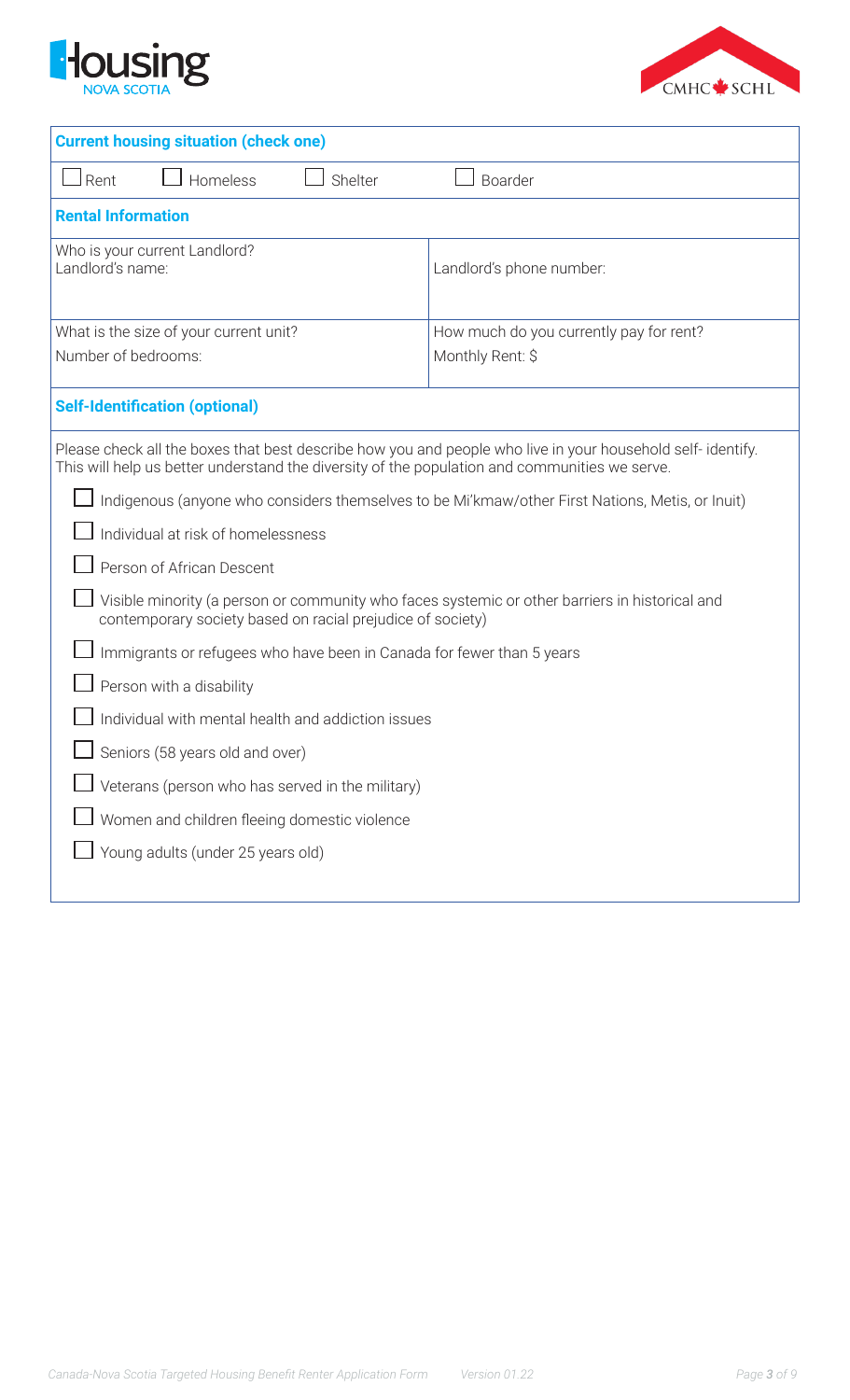



### **3. Income Information**

The amount of benefit you can receive is based, in part, on your household income. Please tell us about the current income for all earners of your household. State all MONTHLY income received by all persons/ family members in the household BEFORE tax deductions.

|                                                                                                           | Household<br>Member Name | Household<br>Member Name | Household<br>Member Name | Household<br>Member Name |
|-----------------------------------------------------------------------------------------------------------|--------------------------|--------------------------|--------------------------|--------------------------|
|                                                                                                           |                          |                          |                          |                          |
| <b>Income</b>                                                                                             | <b>Amount</b>            | <b>Amount</b>            | <b>Amount</b>            | <b>Amount</b>            |
| Gross Employment Income                                                                                   |                          |                          |                          |                          |
| Canada Pension Plan (CPP)                                                                                 |                          |                          |                          |                          |
| Canada Pension Plan-<br>Disability(CPP-D)                                                                 |                          |                          |                          |                          |
| Capital Gains                                                                                             |                          |                          |                          |                          |
| Caregiver Benefit                                                                                         |                          |                          |                          |                          |
| Disability Support Program                                                                                |                          |                          |                          |                          |
| Dividends                                                                                                 |                          |                          |                          |                          |
| Employment Insurance                                                                                      |                          |                          |                          |                          |
| Income Assistance                                                                                         |                          |                          |                          |                          |
| Interest Income                                                                                           |                          |                          |                          |                          |
| Old Age Security (OAS)/<br>Guaranteed Income<br>Supplement<br>Spousal Allowance                           |                          |                          |                          |                          |
| Other Income                                                                                              |                          |                          |                          |                          |
| Other Pension                                                                                             |                          |                          |                          |                          |
| Rental Income                                                                                             |                          |                          |                          |                          |
| RRSP/RIF                                                                                                  |                          |                          |                          |                          |
| Skills Development (SD)<br>Program/Self-employment<br>Benefit (SEB)Program/<br><b>Training Allowances</b> |                          |                          |                          |                          |
| Spousal Support (alimony)                                                                                 |                          |                          |                          |                          |
| Veterans Benefits<br>(excluding Veterans<br>Disability Pension)                                           |                          |                          |                          |                          |
| Workers' Compensation<br><b>Benefits</b>                                                                  |                          |                          |                          |                          |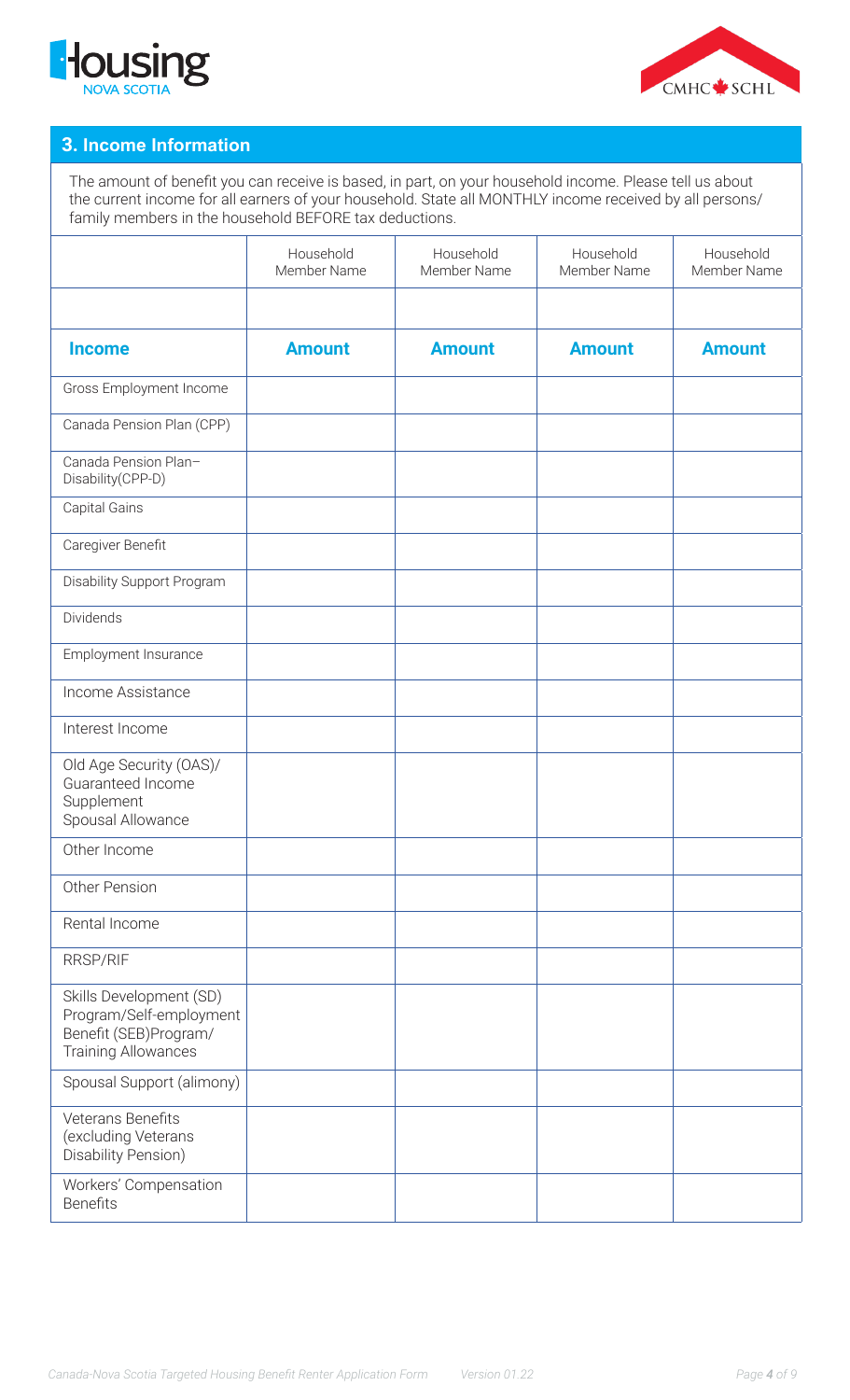



## **4. Declaration and Consent**

This section is your legal agreement with Housing Nova Scotia. Read it carefully, then sign below. **Both the applicant and co-applicant must sign.** A witness must also sign this application form. A witness should have legal capacity, be of legal age, and be able to identify the signatory.

#### **Declaration**

I (we), the person(s) who signed below, swear to the following:

- 1. The information I (we) provided in this application is complete and true; and I (we) can provide documents to prove that.
- 2. I (we) give permission to Housing Nova Scotia to investigate any or all of the statements I (we) made on this application. If Housing Nova Scotia finds any false or misleading statements, Housing Nova Scotia can cancel this application without penalty (I/we cannot hold Housing Nova Scotia liable for damages).
- 3. I (we) will use the money from the Renter CNSTHB for housing purposes and understand that I (we) will only receive the benefit as long I (we) and the members of my (our) household remain eligible.
- 4. I (we) understand that the benefits from this program will be paid on or before the first of every month.
- 5. I (we) understand that I (we) must renew our application for this benefit with Housing Nova Scotia at least once a year. **If I (we) do not do that, the benefit may be cancelled.**
- 6. I (we) agree to be removed from the waiting list for the public housing or housing benefit programs. I (we) understand that if I (we) choose to stop receiving the benefit, I (we) can apply or reapply to another program and will be placed on that program's waitlist.
- 7. I (we) understand that, if I (we) receive the benefit, it must be recorded as part of my net income on my tax return. I (we) understand that HNS will issue a T5007 Statement of Benefits form to me (us) that identifies the CNSTHB as Social Assistance income. I (we) understand that the income shown on the T5007 form is not taxable.
- 8. I (we) had an opportunity to discuss anything that I (we) did not understand in this application.
- 9. I (we) have read, understood, and agree to every statement in this declaration.

#### **Consent**

I (we), the person(s) who signed below, acknowledge and agree with the following:

- 1. I (we) must advise Housing Nova Scotia if any of the information (such as address, income, etc.) I (we) gave in this application changes and must provide any supporting materials required for this application.
- 2. I (we) understand that Housing Nova Scotia will collect, use and share the personal information I (we) provided in this application for the sole purpose of determining my (our) eligibility for the benefit and for managing the CNSTHB program. This usage is covered by the Freedom of Information and Protection of Privacy Act.
- 3. I (we) authorize the Department of Community Services to verify to Housing Nova Scotia that I (we) receive income from the Income Assistance and/or Disability Support Program. The department may do this either electronically, verbally, or in writing to show that I (we) qualify for the CNSTHB program.
- 4. I (we) authorize the Canada Revenue Agency (CRA) to release any information needed for this application, such as income(s) and personal income tax return(s) to Housing Nova Scotia to verify my/our eligibility for the CNSTHB program. The CRA can do this either electronically, verbally, or in writing.
- 5. I (we) give Housing Nova Scotia and its agents permission to make any necessary inquiries to confirm that the information I (we) provided about my (our) income(s) here is true.

| Applicant's Signature: | Co-Applicant's Signature: | Date: |
|------------------------|---------------------------|-------|
| Witnessed by:          | Witness Signature:        | Date: |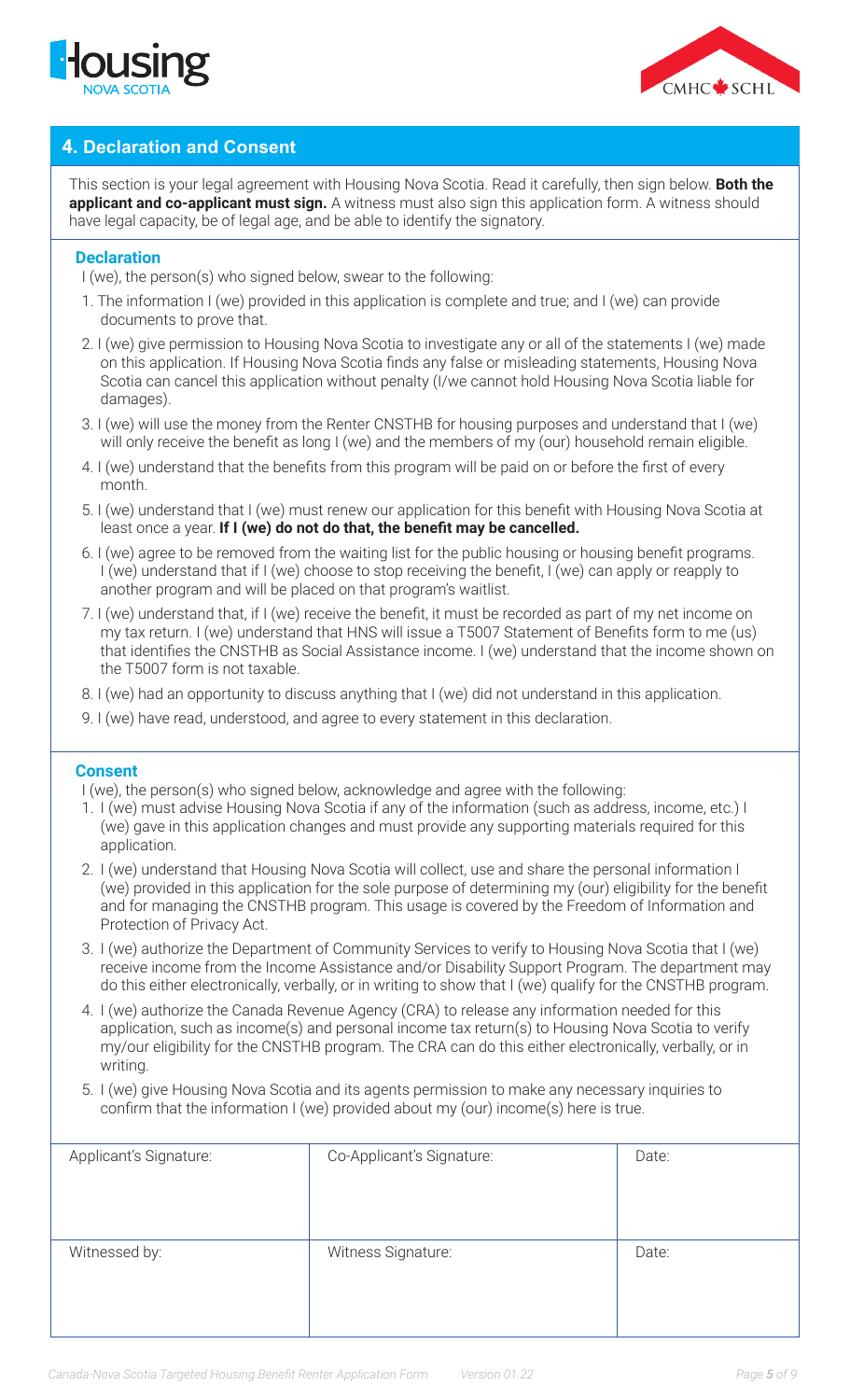



| <b>Authorization for Electronic Funds Transfer</b>                                                                |                             |  |  |
|-------------------------------------------------------------------------------------------------------------------|-----------------------------|--|--|
| 1. What would you like to do?                                                                                     |                             |  |  |
| Start electronic funds transfer<br>Change electronic funds transfer information<br>Stop electronic funds transfer | Effective Date (DD/MM/YYYY) |  |  |
| 2. Provide your contact information                                                                               |                             |  |  |
| Name                                                                                                              |                             |  |  |
| Phone:                                                                                                            | Cell Phone:                 |  |  |
| <b>Email Address</b>                                                                                              |                             |  |  |

### **3. Give your banking information**

This section is not required if you are stopping electronic funds transfer.

#### OPTION 1

Please attach a personalized blank cheque with your bank information on it. Write void across the front.



#### OPTION 2

If you do not have a blank cheque, have your bank complete the following:

Name of bank:

| Branch address: |                          |  |  |  |
|-----------------|--------------------------|--|--|--|
| Transit No.:    | Institution No.: $\vert$ |  |  |  |
| Account No.:    |                          |  |  |  |
| Phone number:   |                          |  |  |  |

Authorized representative name:

Authorized representative signature:

Financial Institution Stamp:

#### **4. Authorize electronic payment**

I authorize the Province of Nova Scotia to start, change, or stop the withdrawal or deposit, by electronic funds transfer, of payments to or from Housing Nova Scotia and, if necessary, to adjust for amounts withdrawn or deposited electronically in error. The Province will withdraw or deposit the payments using the banking account designated above.

| Signature: | Date (DD/MM/YYYY): |
|------------|--------------------|
|            |                    |

| Date Entered (DD/MM/YYYY)<br>Person/Organization ID<br><b>Collector Name</b><br>Collector Signature | <b>FOR OFFICE USE ONLY</b> |  |  |
|-----------------------------------------------------------------------------------------------------|----------------------------|--|--|
|                                                                                                     |                            |  |  |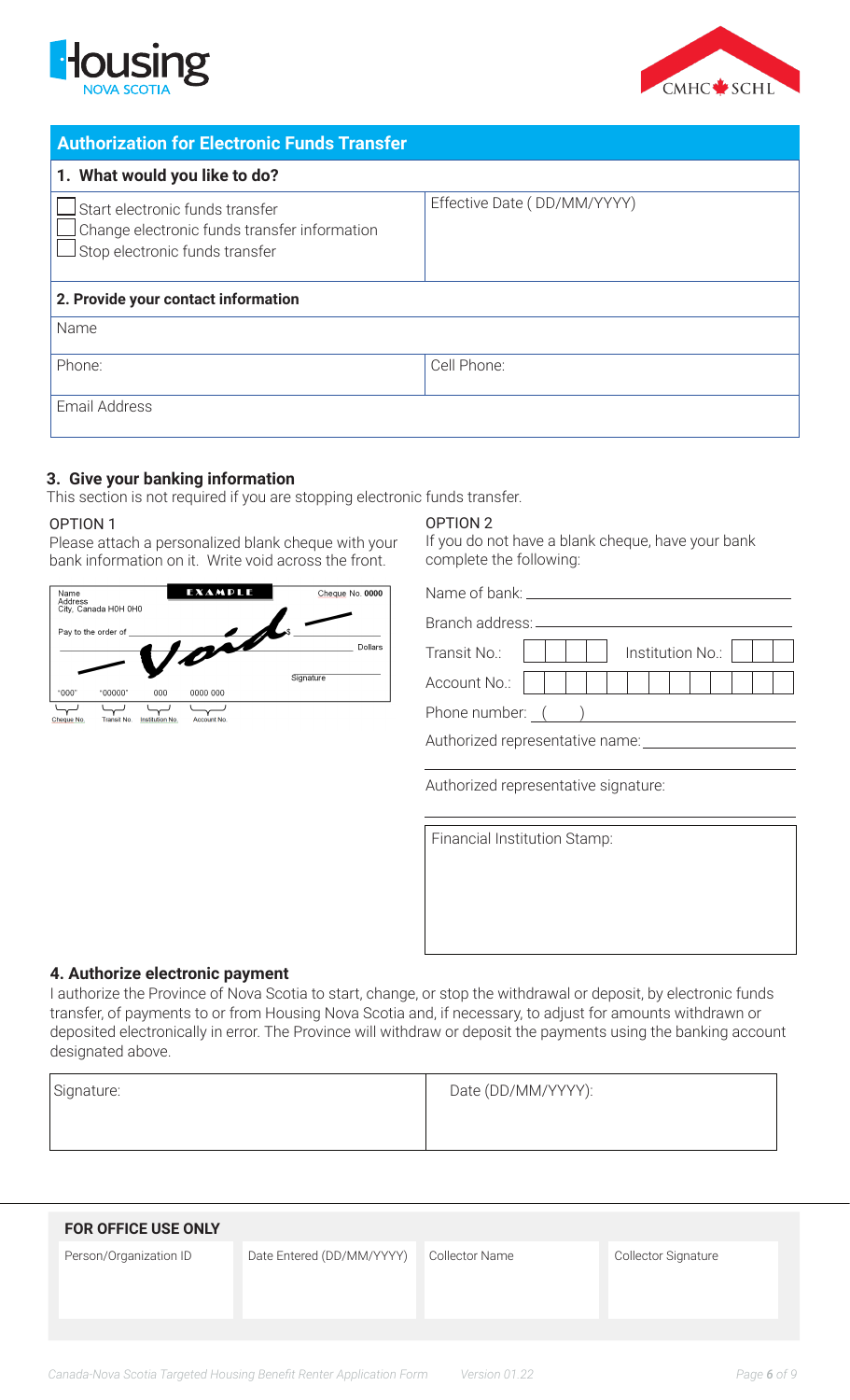



### **Section 5. Required Documents**

Please ensure your application is complete and contains all required documents. A list of the documents you need is available at the end of this document.

#### **Please make sure you review the following:**

- $\Box$  I provided a proof of my/our income(s) (see the list of documents you must provide on pages 8-9).
- $\Box$ I provided a copy of my/our lease or statutory declaration outlining the terms of the lease agreement.
- $\Box$ I carefully read Section 4 (Declaration and Consent). I/We have signed this application form.
- $\Box$  An eligible witness signed this application form (a witness must have legal capacity, be of legal age, and be able to identify the signatory).

 $\Box$  I have completed the EFT form to receive my benefit electronically.

| <b>Required Documents</b>                                                                                                                                                                                                                                                                                                                                                                                                                                                                                                                                                                                                                                                                |
|------------------------------------------------------------------------------------------------------------------------------------------------------------------------------------------------------------------------------------------------------------------------------------------------------------------------------------------------------------------------------------------------------------------------------------------------------------------------------------------------------------------------------------------------------------------------------------------------------------------------------------------------------------------------------------------|
| A minimum of 4 weeks' worth of paystubs or a year-to-date<br>paystub. If weekly, paystubs must be current and for back-to-<br>back weeks.                                                                                                                                                                                                                                                                                                                                                                                                                                                                                                                                                |
| Paystubs must show your name, employer's name and<br>address, and which pay periods are covered.                                                                                                                                                                                                                                                                                                                                                                                                                                                                                                                                                                                         |
| If you do not receive pay stubs, send us a letter from your<br>employer stating<br>the date you were hired<br>your gross annual income including any overtime pay or<br>bonuses, or rate of pay,<br>hours scheduled to work each week, and<br>$\bullet$<br>gross monthly salary.<br>$\bullet$                                                                                                                                                                                                                                                                                                                                                                                            |
| This letter must be on company letterhead, recently dated, and<br>contain the telephone number and signature of the letter writer.                                                                                                                                                                                                                                                                                                                                                                                                                                                                                                                                                       |
| A document showing the gross amount (before tax deduction)<br>received during the past 12 months. You must swear to this<br>document.                                                                                                                                                                                                                                                                                                                                                                                                                                                                                                                                                    |
| For the first year of fluctuating employment income, provide<br>current, back-to-back paystubs every 3 months. Paystubs<br>must show your name, your employer's name and address, and<br>which pay periods are covered.<br>After the first full year, provide most recent notice of<br>assessment from the Canada Revenue Agency.                                                                                                                                                                                                                                                                                                                                                        |
| If you have been self-employed for less than one year, provide<br>an unaudited financial statement every 3 months.<br>If self-employed for one year or longer and your business is not<br>incorporated, provide:<br>the most recent working copy of Canada Revenue Agency<br>$\bullet$<br>personal income tax return (T1 General), AND<br>Statement of business activities, AND<br>Notice of assessment.<br>$\bullet$<br>If self-employed for one year or longer and business is<br>incorporated, provide:<br>T4 and T5 slips for the individual employment income and/<br>or dividend income you received from the business, OR<br>a copy of most recent Canada Revenue Agency personal |
|                                                                                                                                                                                                                                                                                                                                                                                                                                                                                                                                                                                                                                                                                          |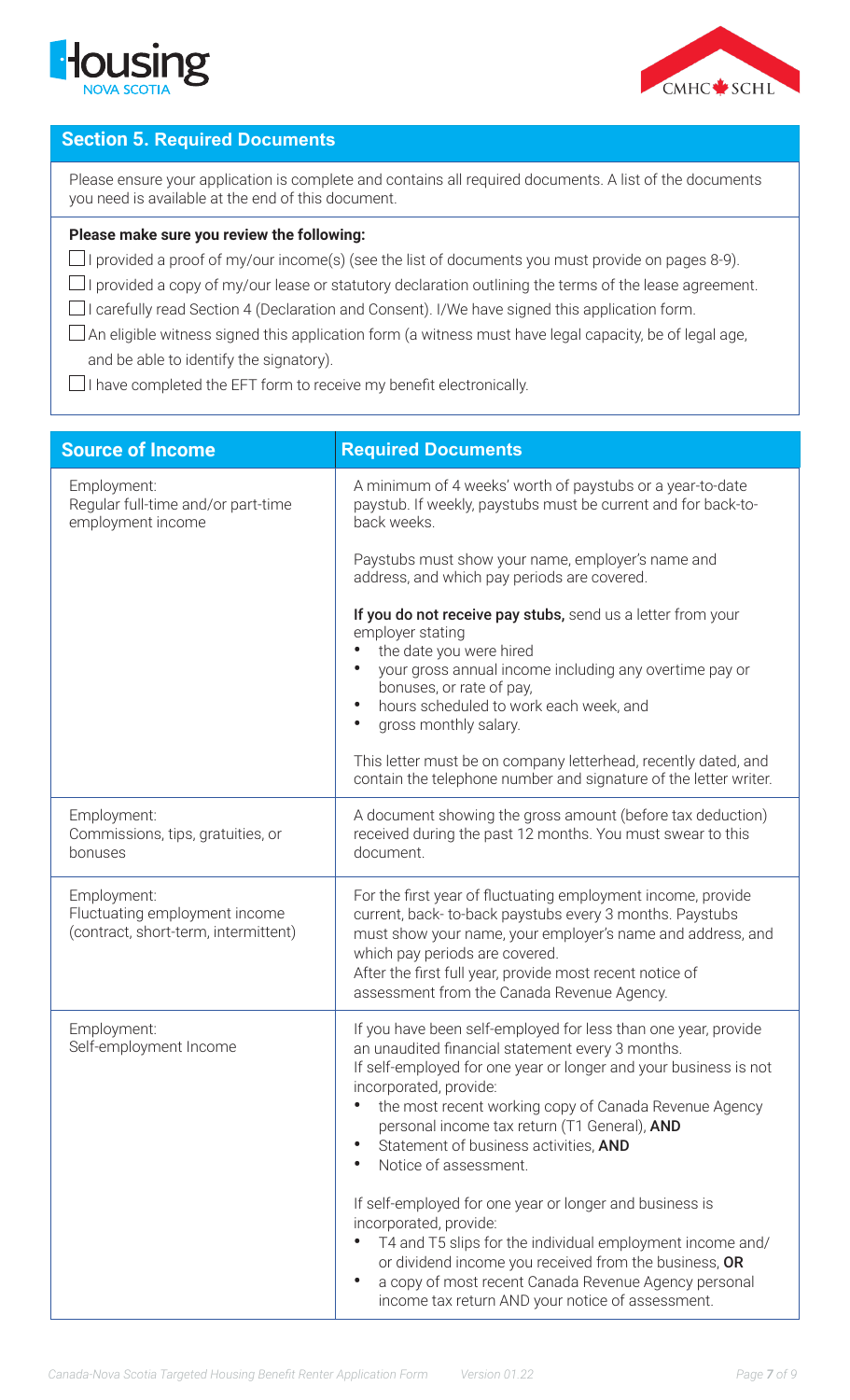



| Canada or Provincial Pension (CPP,<br>CPP-D)<br>Old Age Security (OAS)<br>Guaranteed Income Supplement<br>(GIS)<br>Spousal Allowance<br>Veterans Benefits (excluding<br><b>Veterans Disability Pension)</b><br>Long-term disability payments from<br>private insurance company<br>Other pensions | A copy of a current cheque stub that shows the gross<br>amount of income and how often it is paid, OR<br>A slip issued for income tax purposes showing the most<br>$\bullet$<br>recent annual amount of the pension, disability, or annuity<br>income (e.g., T4A, T4A, OAS, T5007), OR<br>A letter from the pension or allowances income manager<br>$\bullet$<br>stating the amount of the monthly gross payment, OR<br>Most recent notice of assessment from Canada Revenue<br>$\bullet$<br>Agency, if it covers the full pensions received for a full year.                                                                                                                                                                                                                                                                                                                                                                                                                                                                                                                                                                                                                                         |
|--------------------------------------------------------------------------------------------------------------------------------------------------------------------------------------------------------------------------------------------------------------------------------------------------|-------------------------------------------------------------------------------------------------------------------------------------------------------------------------------------------------------------------------------------------------------------------------------------------------------------------------------------------------------------------------------------------------------------------------------------------------------------------------------------------------------------------------------------------------------------------------------------------------------------------------------------------------------------------------------------------------------------------------------------------------------------------------------------------------------------------------------------------------------------------------------------------------------------------------------------------------------------------------------------------------------------------------------------------------------------------------------------------------------------------------------------------------------------------------------------------------------|
| <b>Capital Gains</b>                                                                                                                                                                                                                                                                             | Documents that verify capital transaction.                                                                                                                                                                                                                                                                                                                                                                                                                                                                                                                                                                                                                                                                                                                                                                                                                                                                                                                                                                                                                                                                                                                                                            |
| Caregiver Benefit                                                                                                                                                                                                                                                                                | Current copy of benefit statement.                                                                                                                                                                                                                                                                                                                                                                                                                                                                                                                                                                                                                                                                                                                                                                                                                                                                                                                                                                                                                                                                                                                                                                    |
| Dividends                                                                                                                                                                                                                                                                                        | Copy of T5, T4PS, or T3 tax forms.                                                                                                                                                                                                                                                                                                                                                                                                                                                                                                                                                                                                                                                                                                                                                                                                                                                                                                                                                                                                                                                                                                                                                                    |
| Employment Insurance (EI)                                                                                                                                                                                                                                                                        | Current benefit statement or letter showing gross weekly<br>amount received, OR<br>El statement printout from your web account showing<br>$\bullet$<br>the weekly gross amount (before deductions) and period<br>covered.                                                                                                                                                                                                                                                                                                                                                                                                                                                                                                                                                                                                                                                                                                                                                                                                                                                                                                                                                                             |
| Income Assistance (IA)<br>Disability Support Program (DSP)                                                                                                                                                                                                                                       | Current copy of benefit summary.                                                                                                                                                                                                                                                                                                                                                                                                                                                                                                                                                                                                                                                                                                                                                                                                                                                                                                                                                                                                                                                                                                                                                                      |
| Interest Income                                                                                                                                                                                                                                                                                  | For interest-bearing bank/trust/credit union accounts (personal<br>chequing account and/or savings):<br>Copy of all current passbooks or monthly bank statements<br>showing total<br>Copy of all current passbooks or monthly bank statements<br>showing total interest earned in the past 12 months (must<br>show the account number and name of the account<br>holder),<br>T3 or T5 slips issued by a bank or credit union for tax<br>purposes, OR<br>A letter from a bank or credit union describing the amount<br>of interest earned in the past year.<br>For investment income:<br>Cheque stubs or copies of cheques, OR<br>Copy of most recent T5 tax form or investment statements<br>Mutual fund company statements with value of investment.<br>For guaranteed income certificates (GIC), term deposits,<br>treasury bills, bonds, debentures, and similar savings<br>investments:<br>Letter from a bank or credit union, OR<br>Documents or certificates from bank or credit union<br>showing principal amount of investment, interest rate,<br>amount of interest earned, date of issue, and term and<br>identifying serial number,<br>Most recent T3 or T5 slips issued for tax purposes. |